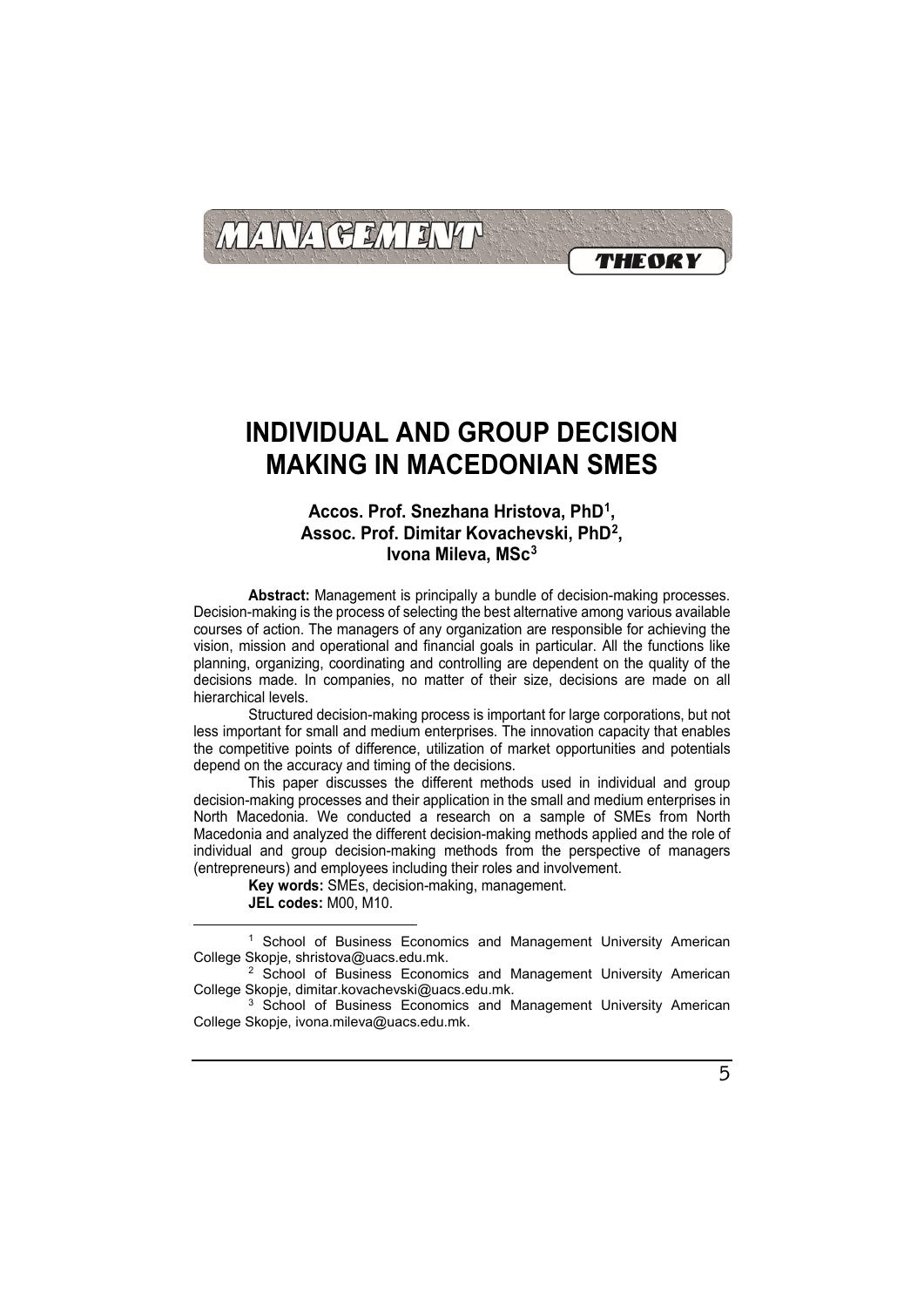### **Introduction**

Decision-making is the primary management function and refers to making relevant, realistic and optimal decisions to build the desired future and to select the organizational strategy as a way to effectively adapt to all modern working processes and environment of SMEs. In practice, managers who lead and manage SMEs indicate that decision-making is the most important ability for successful execution. Strategic decision-making and planning relates primarily to organizational abilities of managers and entrepreneurs, as well as the employees in SMEs, it influences the ability of the companies to effectively adjust to the changing competitive environment and achieve the desired results.

The strategic approach to decision making in SMEs depends on the ability of a realistic assessment of the situation. Better results and greater competitiveness can be achieved through the application of improved styles and practices by the managers.

This paper will show how managers make decisions, individually or in a group, which of the available techniques they apply, what the role of the employees is and to which extent the managers and employees are involved in strategic and operational decision-making. In the light of the limited literature and conducted studies on decision making in North Macedonia, we reviewed the available sources and made empirical research of Macedonian SMEs on the different decision making methodologies they apply.

### **1. Litrature review**

The study of individual versus group decision making in solving contextually relevant and consequential problems showed that the groups outperformed their most proficient group member 97% of the time. The dilemma whether individual or group decision making is more suitable has always been present in companies. On the other hand, there are studies that have generally concluded that the knowledge base of the most competent group member appears to be the practical upper limit of group performance and that process gains will rarely be achieved (Michaelsen et al., 1989). In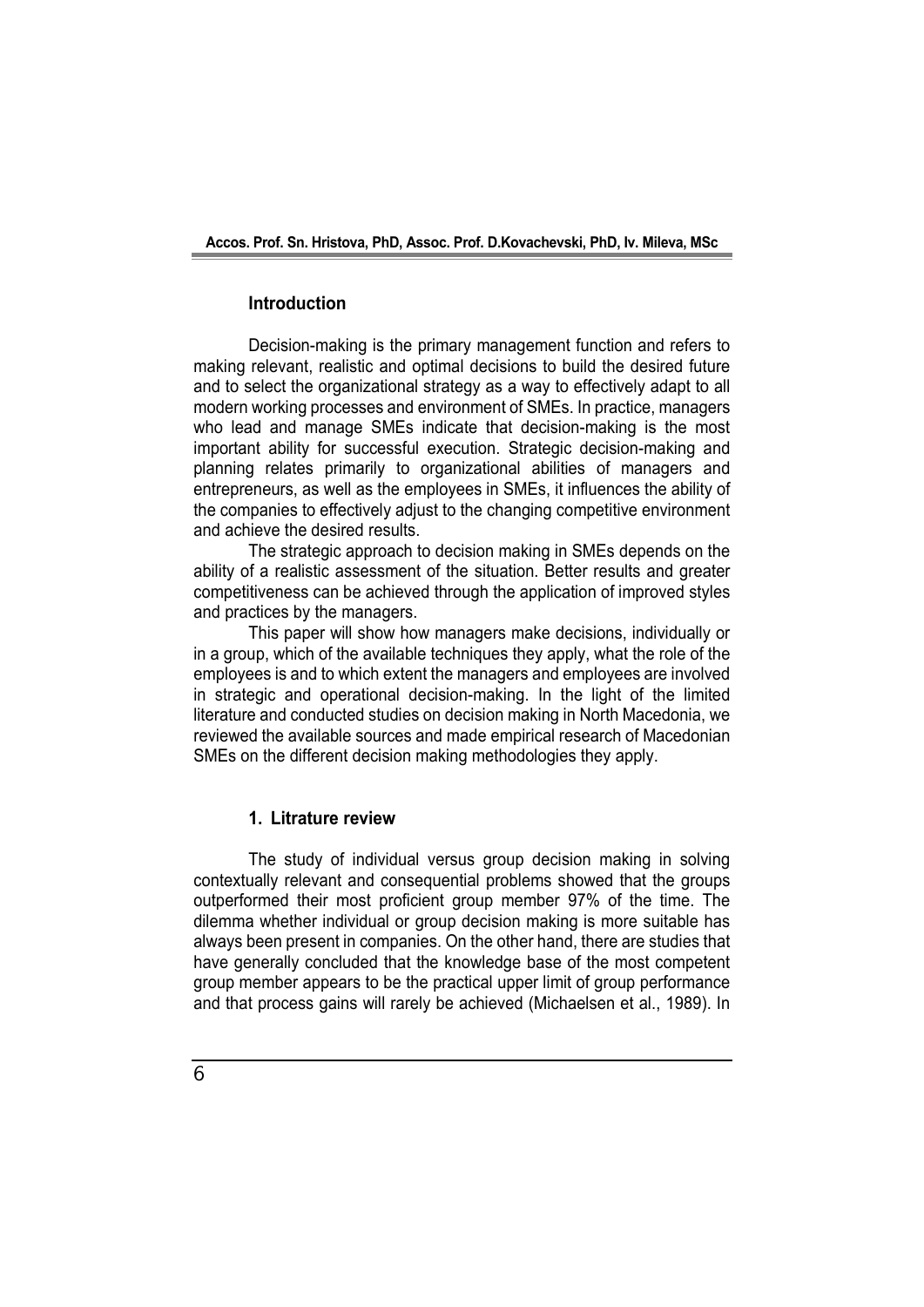the light of the limited availability of studies and sources in North Macedonia on this topic we tried to make research on the application of individual versus group decision methods in Macedonian SMEs as inspiration for further analisys and research on the effects of each method.

### **2. Individual and group decision making**

Group decision making is one of the methods used by the managers to make decisions. Fundamentally, the group influences the behaviour of its members and they are the source for standards considerations of standards, group views on value systems, support, approval, criticism and even censorship of decisions. The formation of groups for decision-making can be formal and informal. In terms of group decision-making, group situations form the largest part of the context for decision. The context of the particular situation filters modifies the information for decision-making and, at the same time, is the source of much of the information.

There is a lot of evidence that group or team decision-making in certain situations has shown significant advantages over individual decisions. When managers face a given problem, in order to be good decision-makers they should consider the advantages and disadvantages of group and individual decision-making (Dessler, 2007). Individual decisions, in the broader context of organizational science, have their roots in the early stages of entrepreneurship development, when the majority of the most important decisions are made by only one person. Over time, the development of the enterprises and their structures influences the decisionmaking to disperse to larger number of persons and organization hierarchy levels.

Both decision-making styles may be considered to have positive and negative features. In the last decades of organizational science development, preference is given to teamwork, and in this context, to the group decision. However, it should be noted that individual decisions are not old-fashioned or outdated; they have shown to be an effective way of making decisions when they are correlated with the power and responsibilities of individuals in the organization. This is also valid, when it comes to crisis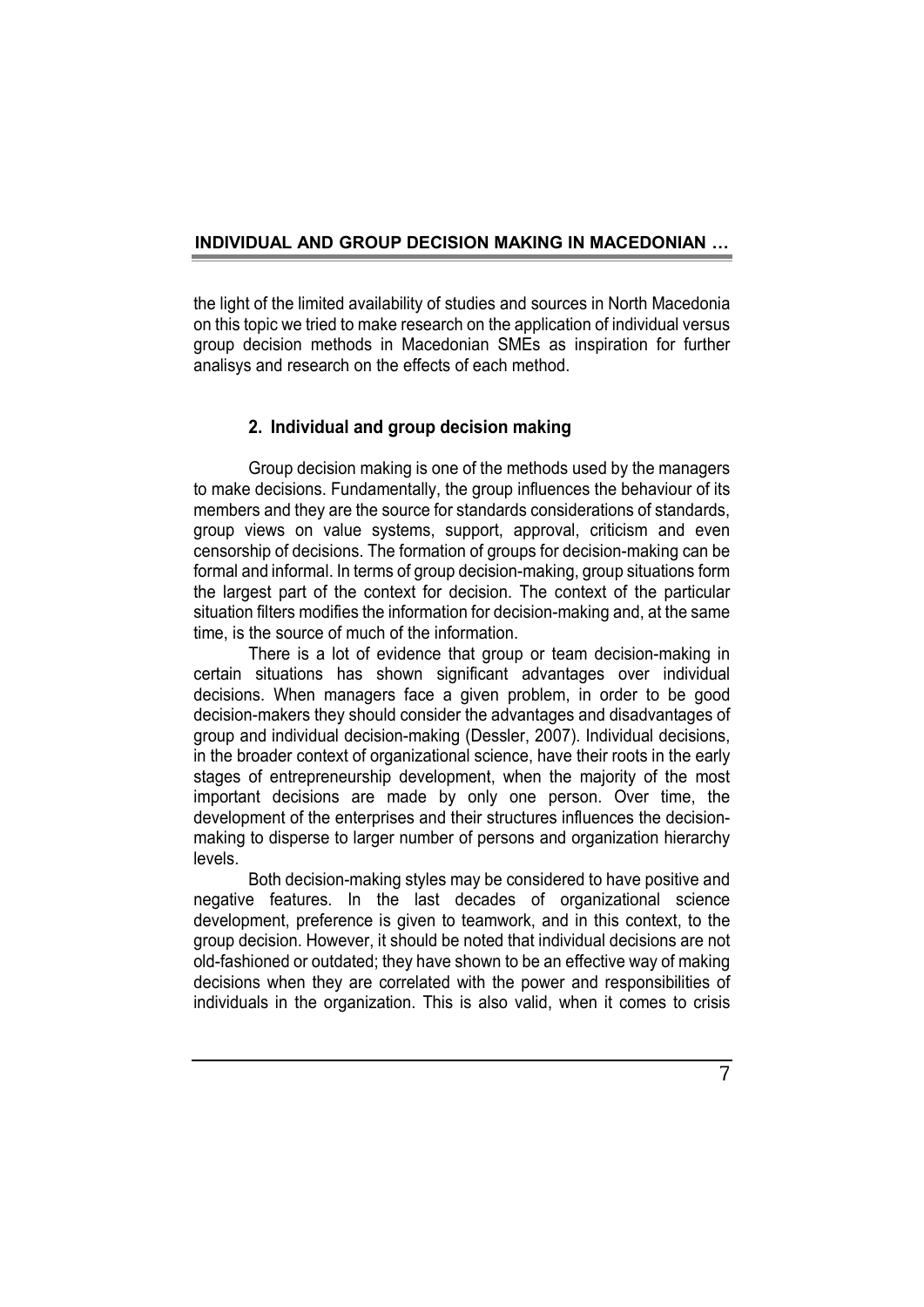situations in the functioning of the company, when there is not enough time to exchange opinions or when such exchange of views will deepen the crisis, the experience, ability and determination of the individual without hesitation to deal with problems and their negative tendencies are of great value in making the right decision. In practice, you can meet a number of companies that are successful because they are led by responsible individuals (Dessler, 2007).

Group decision-making is often presented as a modern approach to problem solving. In contemporary literature, there is a rapidly expanding circle of supporters of the standpoint that the effectiveness of decisionmaking can be increased by applying group decision-making. It is empirically confirmed that the participation of lower levels of management and employees in the decision-making process gives positive results. Making management teams and insisting on teamwork as quality groups for decision-making are important dimensions of the organization of modern corporations (Dessler, 2007).

Many important decisions are made by groups of managers, not by individuals. Group decisions have the advantage of right decisions, but on the other hand, the adoption of a group decision as a process takes much more time and resources, unlike when it is done at an individual level. In addition, group decisions sometimes are made within the so-called singleminded groups. In order to cope with such potential disadvantages of group decision-making, managers have used two techniques that act against the group single-mindedness and other cognitive biases. These are the techniques of "Devil's Advocate" and "Dialectic Research." The goal of the Devil's Advocate technique is to develop a solid argument for a recommended course of action, then subjecting that recommendation to an in-depth, formal critique. Through repeated criticism and revision, the approach leads to mutual acceptance of a recommendation (Hartwig, 2016). Dialectical research follows the previous technique, the managers are grouped into two groups and each group is separately responsible for evaluating alternatives and selecting one of them.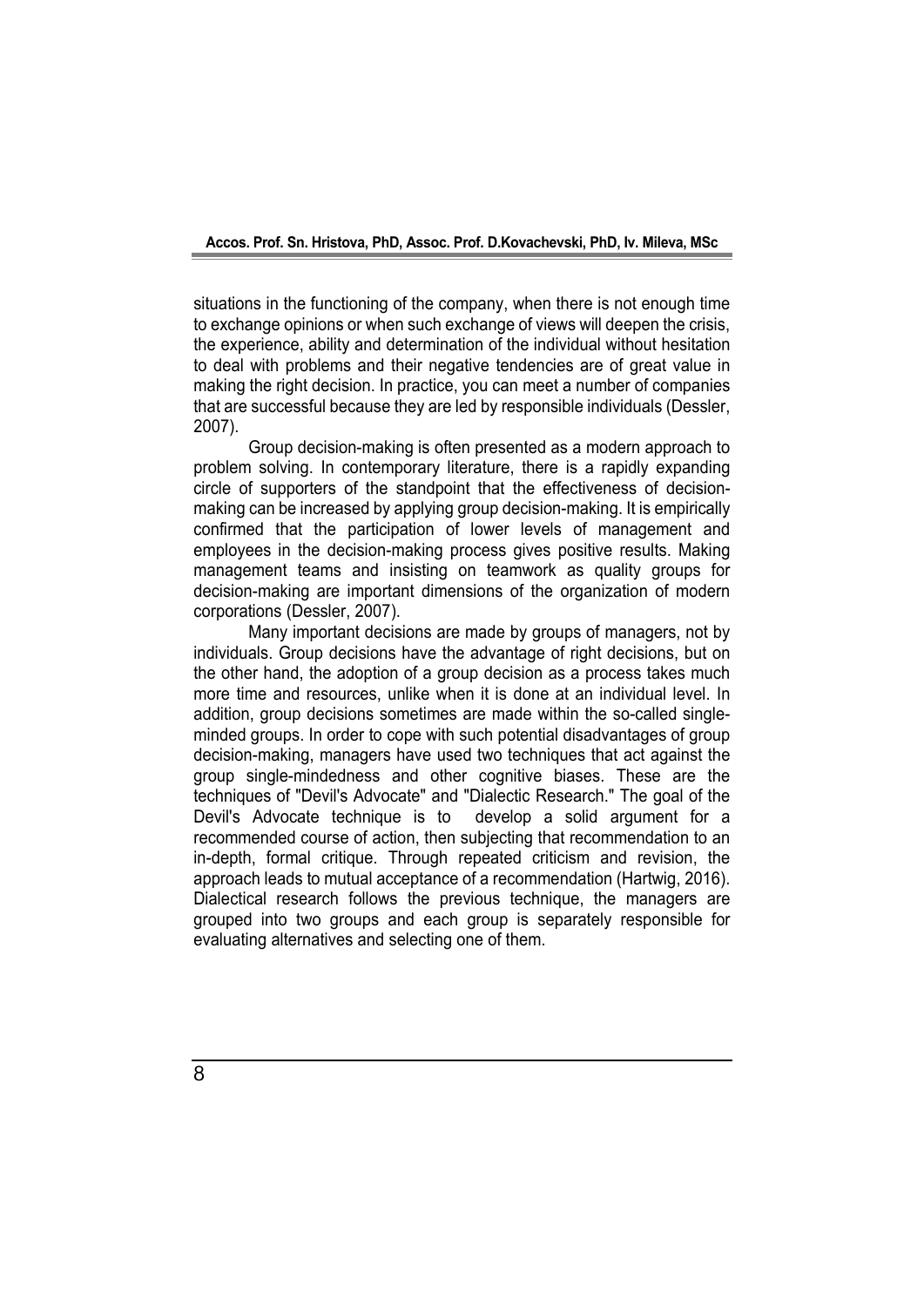### **3. Decision making in Macedonian SMEs**

According to the study of manufacturing companies in North Macedonia conducted by Sofijanova and Zabijakin-Chatleska (2013), employees' participation and empowerment programmes, the application of employees' involvement in decision-making and problem solving practices affects the perception of operational performance.

In another study of the Macedonian automotive industry, (Stefanovska-Petkovska et al., 2015) it is stated that the involvement of employees in decision making process positively influences employees' satisfaction and business performance.

The study of leadership and decision making styles in Macedonian companies shows that conservative culture and individual decision making prevails in the cases of the leaders at the lowest and that of the highest level of management, while the more participatory and flexible culture is the most preferred by the middle management. Promotion of various on-the-jobtraining programmes, drafting of younger and educated managers, gender balanced boards and strategic drafting of foreigners in them and growth of innovativeness will positively influence the introduction of participative management style, structured group decision making processes resulting in increased competitiveness (Kostovski et al., 2015).

According to the study of the business sector in North Macedonia, the predominant management and decision making style remains autocratic and individualistic despite not being suitable for the new industries, new times and new profiles of the work force (Bojadjiev et al., 2015).

Dominant companies in North Macedonia after the transition were small family-owned trade companies with lack of managerial experience and expertise where decisions were made individually by the founder. However, as the market competitiveness and regulation rose and the companies grew in their size and turnover, more structured approach was implemented. According to (Kostovski et al., 2017), some of the companies started to implement group decision-making with more advanced IT tools. The study, conducted together with the management team and with the new product development cross-functional team of one of the biggest Macedonian food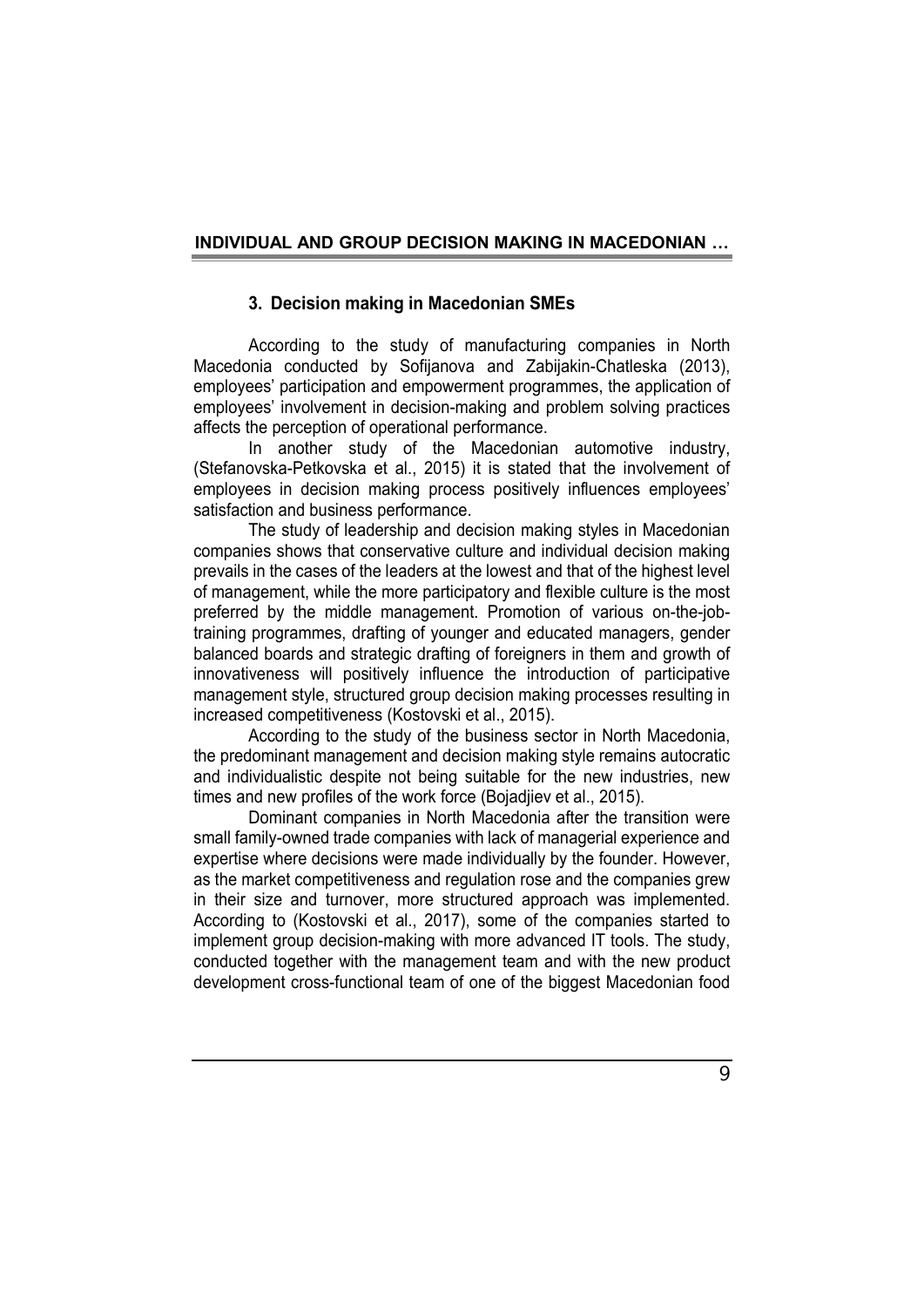processing companies, based on Exsys Corvid programme decision support system showed the following results:

- Group decision-making, backed up by software tools, can significantly improve the user's decision-making system;
- It helps managers check all the relevant facts and critical data in relation with the new product decisions;
- Due to the speed at which it operates, it allows considering a number of anticipated (and unexpected) situations that could arise by changing the input parameters in a relatively short time;
- Automation of the routine and saving time of the key people;
- Capturing the organizational knowledge and not letting the expertise get away with retirement or fluctuation of staff members;
- Easier reaching of consensus between parts of the company, consistency in the decision-making.

### **4. Methods for creative and effective decision-making**

A successful manager in a small and medium enterprise should have the ability and well developed skills in strategic decision-making. Strategic decision-making in the management of SMEs from the aspect of the applied styles and practices of managers and employees is a process where they gain knowledge how to turn their own business vision into a reality by developing teamwork abilities, planning and execution adaptations as well as anticipating new opportunities for their companies. Each new opportunity requires a new re-thinking process for making the right decision.

Strategic approach to making new decisions in a changing environment for SMEs requires vision about the ideal goal of the business, reversing the story of how to achieve the vision for development, growth, profits and motivated employees (Anderson et al., 2009). When developing a decisive concept, five different factors are important. These factors can help turning the vision and decisions into a reality.

The following criteria are included:

a) Organization of SMEs. The organization covers the employees in the SMEs, the organizational structure and the resources used in the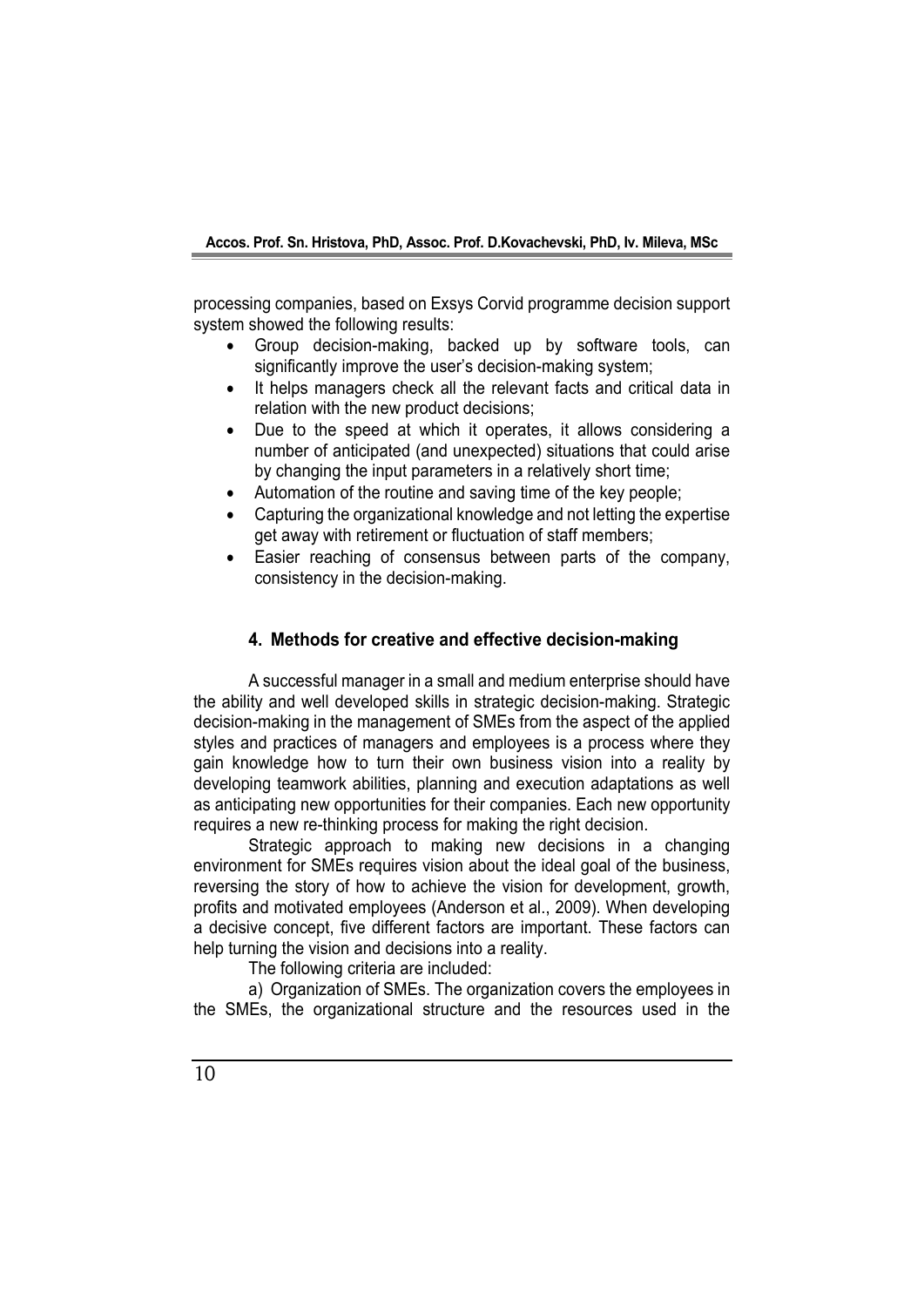application of styles and practices of making decisions on different hierarchical levels.

b) Observation. When looking globally at the top blue chip companies, generating major innovative ideas and profits, we can notice many types of decisions as opposed to monitoring only our own environment. It allows us to see things in a global framework. By increasing our ability of observation in decision-making, we become more aware of what motivates people and what makes them choose a different style and practice in different situations. (Mendenhall at al., 1995).

c) Aspects. Aspects represent different ways of looking at issues. When establishing a decisive strategy, we should take into account several aspects: the environment, the market and the project itself. These aspects of thinking can be used in identifying the outcomes and critical factors, the adjustment of our actions to achieve our goal in decision-making in SMEs by applying styles and practices of managers and employees in all jobs and processes.

d) Driving forces. Driving forces allow SMEs to turn their idea into a reality. They are the foundation of what we want employees to focus on in business (i.e. what will be used to motivate people when they decide). Examples of driving forces might include: individual and organizational incentives, empowerment and planning, qualitative factors such as a defined vision, values and goals, productive factors such as commitment, quantitative factors such as results or experience of making decisions by using the following economic principles: efficiency, productivity and consistency with the compatibility of the guidelines and performance targets in small and medium enterprises.

e) Ideal position. After considering the first four factors of strategic decision-making in small and medium enterprises, managers need to define their ideal position since they will act as decision-makers by applying their personal styles and practices. The ideal position for decision-making by managers in SMEs includes meeting requirements such as being productive, using opportunities, possession of key skills needed for decision-making, and ability to apply strategy and tactics that will be used to achieve the goal (Anderson et al., 2009).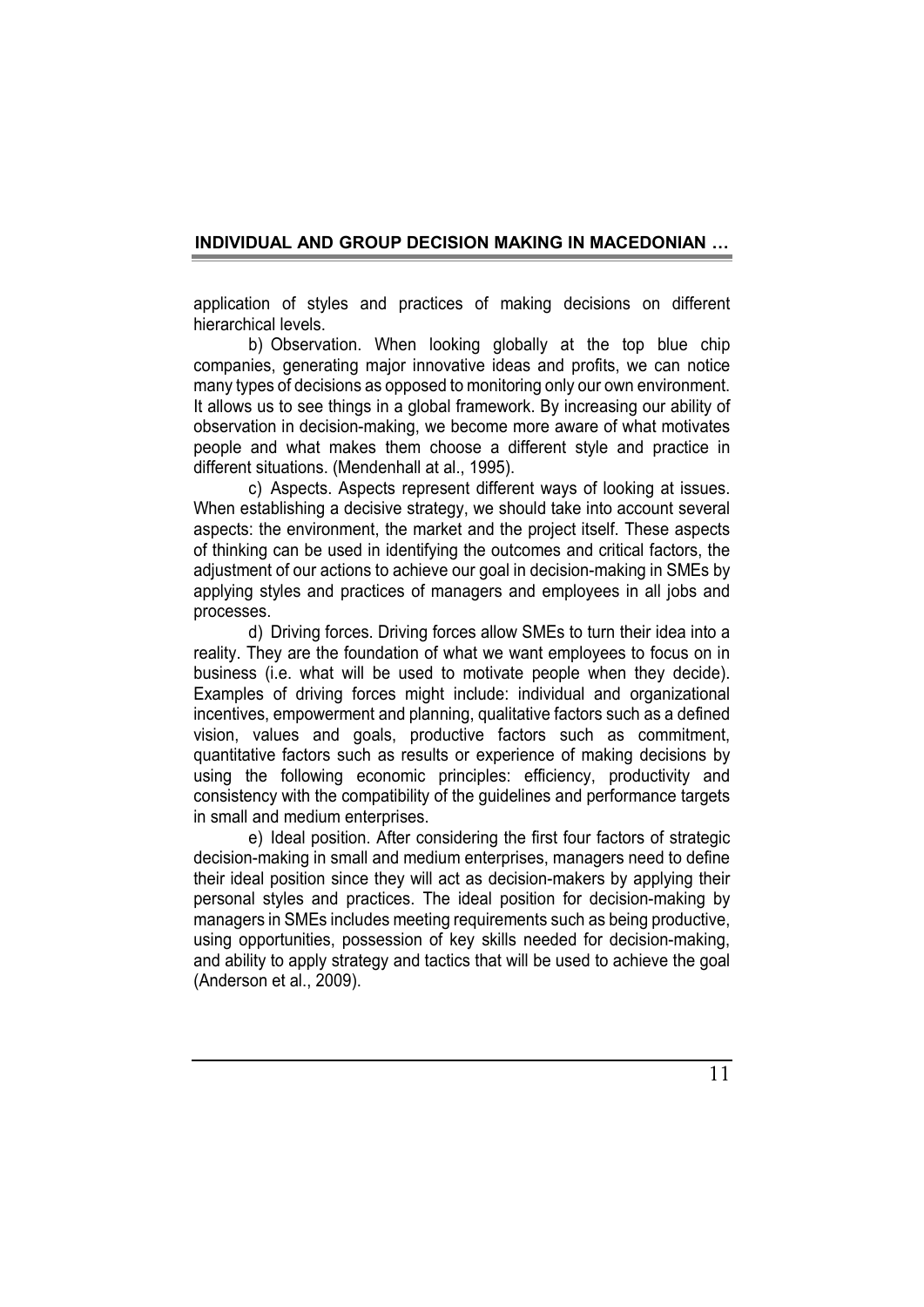Creativity is not only the output in the form of artwork, knowledge and value systems used in decision-making, but it is transmitted in everything that surrounds the different industries and branches of operation of SMEs. Creativity in making productive and forward-looking decisions requires putting aside the paradigm: "Operation is specific and there is no room for jokes!" Only the correct path to rapid and measurable real market decisions brings enterprises to prosperity and progress. When we try to be unique in applying creative techniques for making quality decisions, and surpass competitors, we must abandon routine and think of contemporary innovative ways to apply adaptive concepts of decision-making, and apply them in a manner that creates a motivating atmosphere for the employees in SMEs.

According to Levesque (2001) managers and employees of small and medium enterprises strive to enhance creativity in deciding about and implementing business processes using the following steps:

a) Hiring a diverse workforce, hiring staff with different backgrounds, experience and interests;

b) Encouragement of creativity and allowing employees to be creative;

c) Tolerating failure. The safest way to "stifle" creativity of employees is punishing those who want to do something new and have made a mistake;

d) Motivating curiosity by constantly asking the question "What if?" and taking a position "I could perhaps";

e) Seeing difficulties in making decisions as a challenge;

f) Making a vision for preparing decisions with creativity. Almost everyone has the capacity for creativity, but the development of creativity requires adequate preparation.

g) Providing support or necessary tools and resources for development of creativity. Creativity in decision-making often requires that employees "dream with open eyes" and managers need to emphasize this as an important part of the process.

h) Introduction of decision-making procedures for the acceptance of new ideas. Employees in any organization come up with a variety of creative ideas, but not every organization is willing to accept them.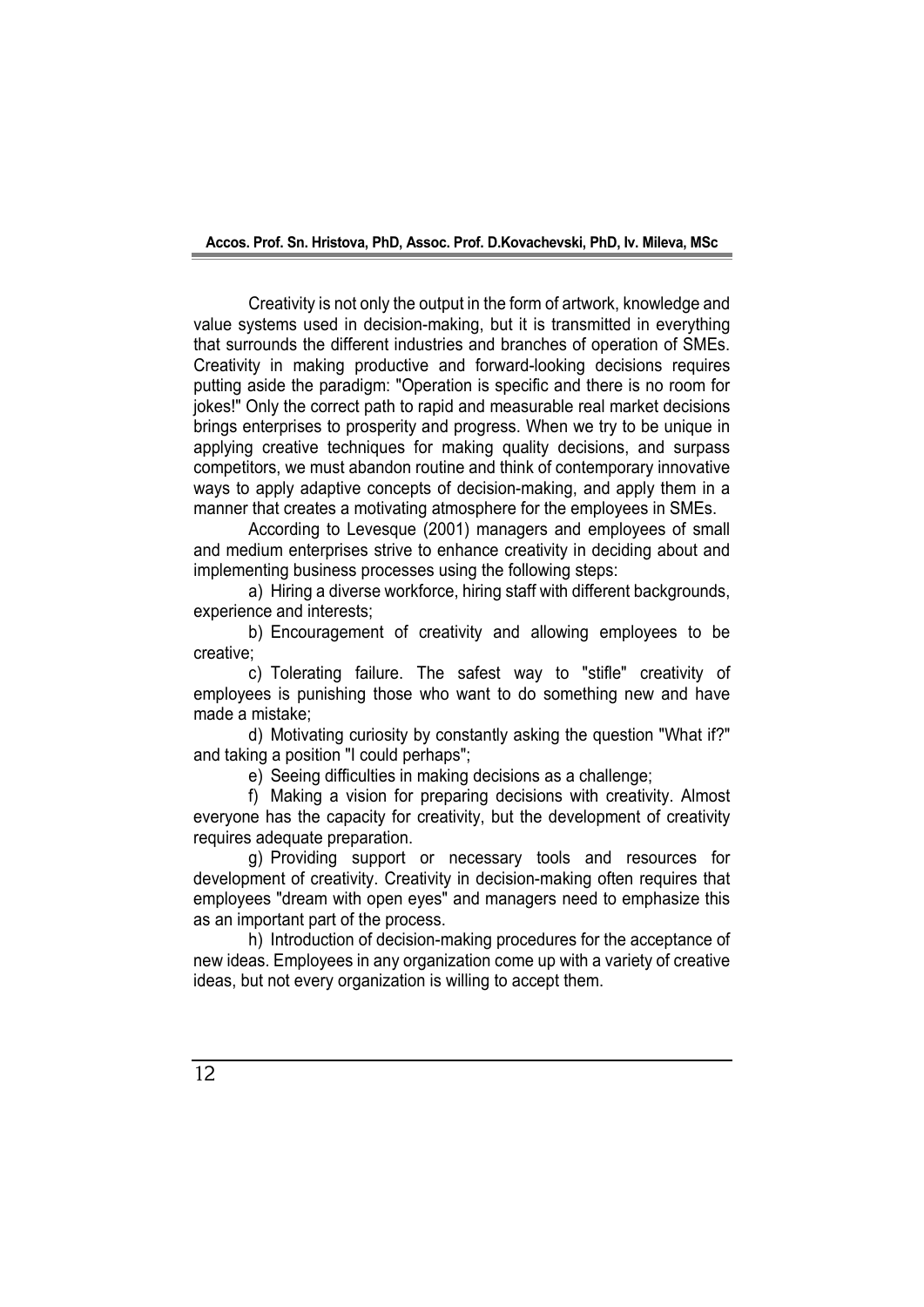i) Rewarding creativity. The financial rewards for good decisionmaking can be effective motivators for creative behaviour, but non-monetary rewards such as praise, recognition and promotion can also be powerful incentives.

In order to encourage creativity and making the right and competitive decisions by managers, entrepreneurs and employees various methods have been developed: the method of focus group analysis of innovative problems, brainstorming, free association method, Gordon method, etc. The purpose of their application is creating a significant number of ideas to develop a new product or service, or creative solution to occurring problems in SMEs and applying appropriate styles and practices of managers in their daily operation (Albert & Runce, 1999).

Brainstorming is a technique for group problem solving, in which managers meet face to face and discuss the different alternatives of making a decision. The nominal group technique is used to avoid blocking the production, in which each manager is given more space and time to make a decision, usually in the following order: the manager presents the problem; 30-40 minutes are given for writing down ideas and solutions. Then, all the alternatives are discussed and the best-ranked alternative is selected. The Delphi technique is a structured communication technique or method that was originally developed as a systematic, interactive forecasting method which relied on the panel of experts and decision makers involved in the decision-making process. The Delphi technique does not require managers to meet together, but the leader of the panel sends the problem in written form, followed by iterative writing of opinions and proposals by members of the decision-making panel. Experts reply to issues and problems faced by the organization via prepared forms in two or more rounds. After each round, the facilitator provides an anonymous summary of the experts' opinions and predictions in the previous round, and the reasoning provided for their judgments to carry and follow the steps to vote. It is believed that though the iterative process the range of responses will be reduced, and the group will come to the "right" answer - the right decision. Delphi is based on the assumption that the predictions (or decisions) of a structured group of individuals will be more accurate than those from unstructured groups (George & Jones, 2008).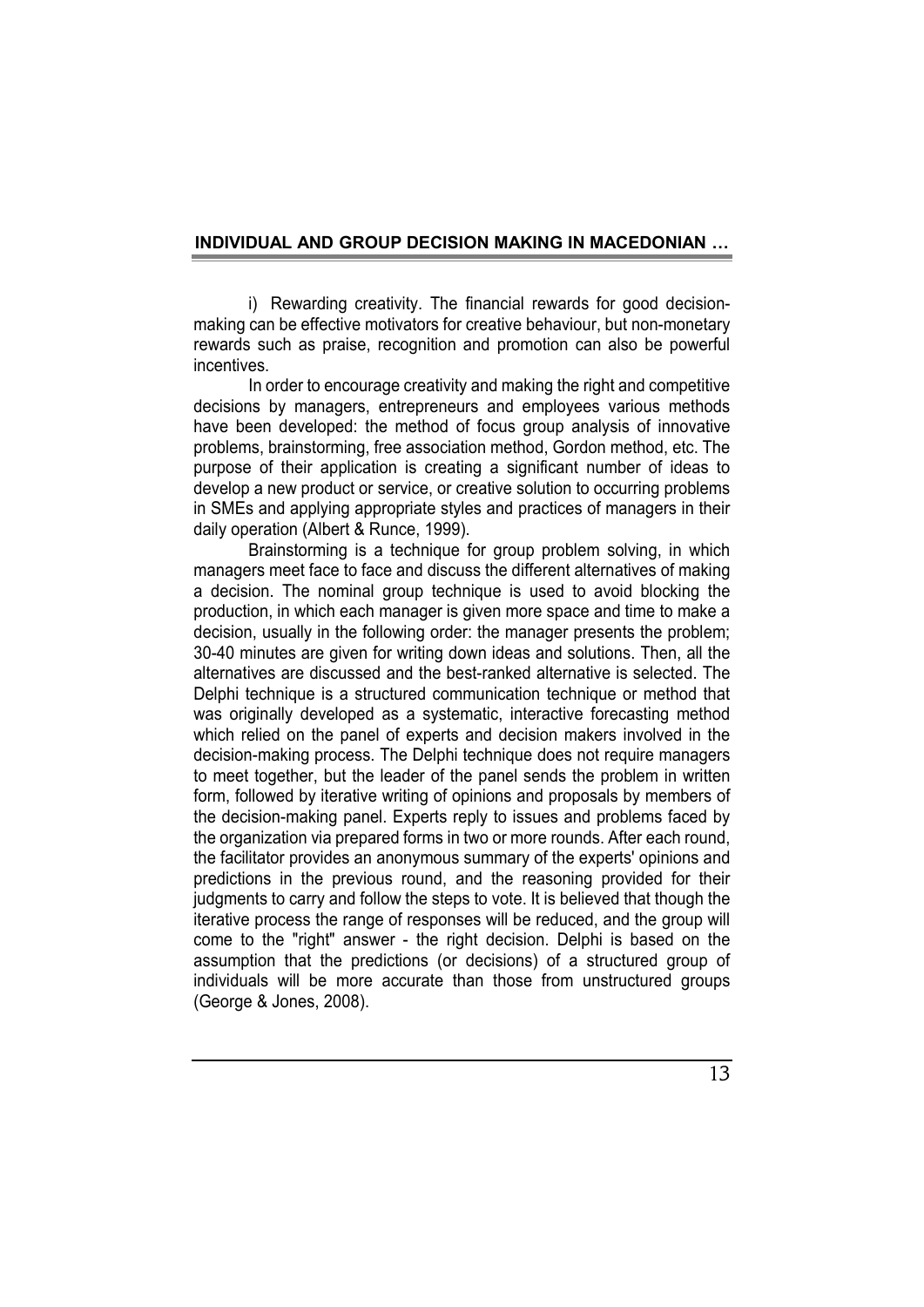Making decisions is one of the tasks of employees at all levels in organizations. Although each decision can have a significant impact on the whole organization and its results, innovative decision-making is focused on developing and enhancing the creativity of the participants and improvement of the decision-making process. The ultimate goal is to strengthen the individuals and their creative capacity in decision-making. The expected long-term result is a significantly more effective decision-making process (Mullins, 2005).

The training methodology for making creative decisions involves two stages: In the first stage participants fill in a questionnaire created by Donald Shepard, used to measure the degree of creativity and effectiveness of individuals in making decisions. The feedback report allows the participants to identify those areas in which it is necessary to improve their creative capabilities. This programme, at the beginning, analyzes the individual tendencies of the training participants in four key areas of creativity: Openness to information - natural curiosity and interest in information. Readiness to accept and work with information from different sources. Ability to delay evaluation. Function of the left and right brain hemispheres - the ability to balance creativity and logic. Ability to exploit creativity or logic according to the situation. Facing uncertainty - the ability to accept ambiguity and ambivalence. Readiness to continue despite the lack of information. Acceptance of risk - the ability to act decisively even when there is some risk of failure. Following individual assessment of key abilities that are important for effective decision-making, suggestions for improvement in identified areas are given.

In the second phase of the training, participants learn the four-stage decision-making process as well as the ways in which personal creative potential can be applied to the process. A model of the decision-making process encompasses the following steps: (1) Identification - a phase in which the question of what is actually being decided is clarified. While this phase may be very short in case of a simple problem, major decisions may include longer time for problems identification and more careful information gathering. (2) Research of possible alternative solutions. Often, the solutions are obvious and they require a little effort. In other cases, the search for effective solutions requires much more mental effort. (3) Evaluation of the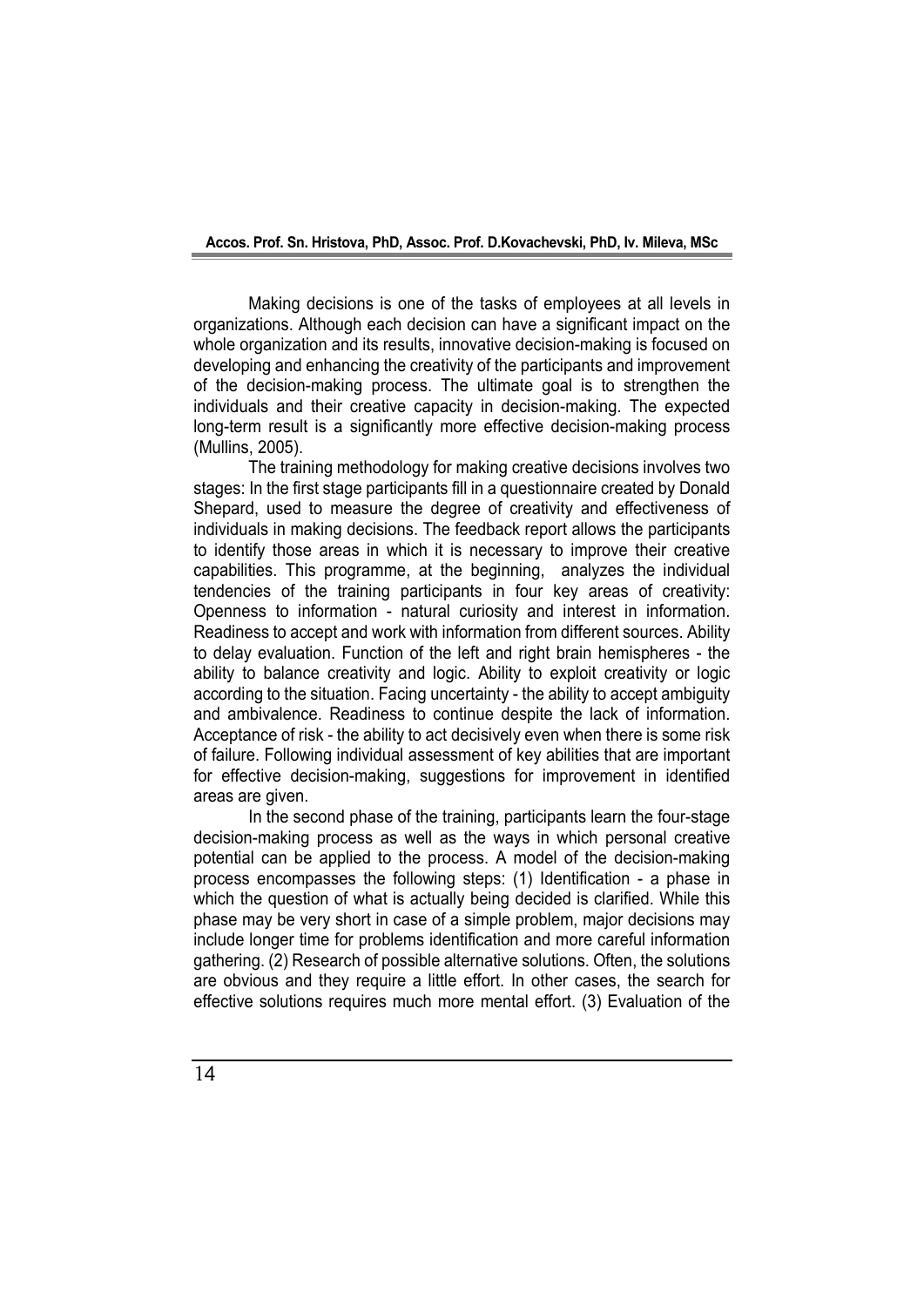alternatives based on their values and impact. (4) Selection - selecting one of the alternatives (Brannick, et. al., 2007).

The quality of each stage in the process contributes to the overall quality and success of the decision making. The time spent at each stage depends on the nature of the decision, its importance, the context and the habits we have developed and applied in decision-making situations. During the training, the participants are introduced to different situations and approaches to problem solving through case studies and learn how to use the tools and techniques that will bring them to successful outcomes in similar real-life decision-making situations. Given that the programme is focused on developing personal decision-making styles, this training also provides an action plan through which participants learn how to activate the under-utilized aspects of their creative potential. Some of the areas in which this decision-making programme has proved to be effective are: (1) Talent Management, (2) Innovations, (3) Development of management and employees, (4) Strategic Change and (5) Coaching (Ulrich & Creelman, 2006).

### **5. Research methodology and discussion questions**

The main goal of the research is to find the ways in which managers make decisions and the influence of the application of different styles of group and individual decision making in small and medium enterprises in the Republic of North Macedonia. Specifically, the degree of application of effective individual and group decision-making methods in SMEs is analyzed.

Subject of analysis in the research are small, medium and micro enterprises. The survey was conducted in 2017, among 100 companies in Skopje and other bigger cities in the Republic of North Macedonia. According to the size of the enterprises - subject of the research, the sample consists of 24% micro companies, 41% small enterprises and 35% medium enterprises. According to the type of activity of the enterprises, the sample consists of 25% doing production, 15% financial services, 25% education and 35% trade enterprises.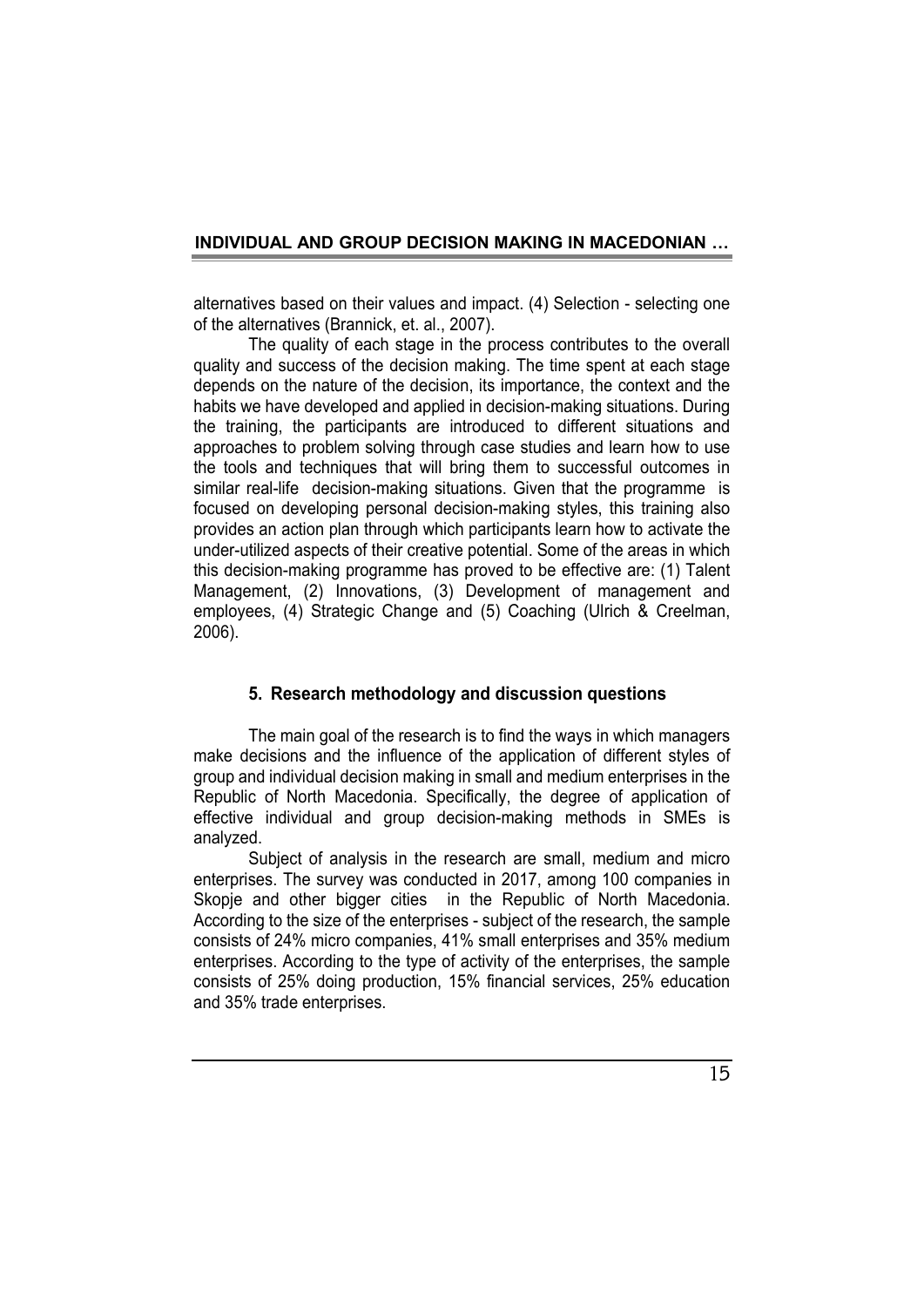The research was conducted through a questionnaire sent to the companies answered by managers (in many cases founders of the SME) and employees. The age and role structure of the persons questioned is as follows in Table 1.

*Table 1* 

*Age and role structure of the persons interviewed*

| Role / Age years   | $20 - 25$ | 26-35 | 36-45 | 46-55 | 56-65 |
|--------------------|-----------|-------|-------|-------|-------|
| Manager / founding | 11%       | 25%   | 38%   | 14%   | 12%   |
| owner              |           |       |       |       |       |
| Manager            | 5%        | 27%   | 36%   | 17%   | 15%   |
| Employee           | 7%        | 27%   | 34%   | 15%   | 7%    |

*Source:* Author's research

### **6. Research findings**

The questions in the research were structured in a way to explore the degree to which different methods of decision-making are used, focusing on the level of application of individual and group decision-making methods and techniques. The application of group and individual decision-making methods was separately analyzed for managers (entrepreneurs) and employees considering their different roles and responsibilities in SMEs. The application of different decision-making methods also depends on the core business of the SMEs. The manufacturing enterprises employ more employees, which requires more sophisticated operational processes that involve facing complicated and multifunctional problems and challenges. In those enterprises decisions are made by using the group decision-making process more often. On the other hand, in commercial (trade) enterprises decisions are made by using individual decision making more often. Most commercial enterprises are small businesses owned and managed by one person, who sets and makes decisions. It is commonly said in practice that the group and team in small and medium-sized enterprises decide better and more efficiently where the teams should include more knowledge and participants with skills in more disciplines, which depends on the available resources and number of employees in the SMEs.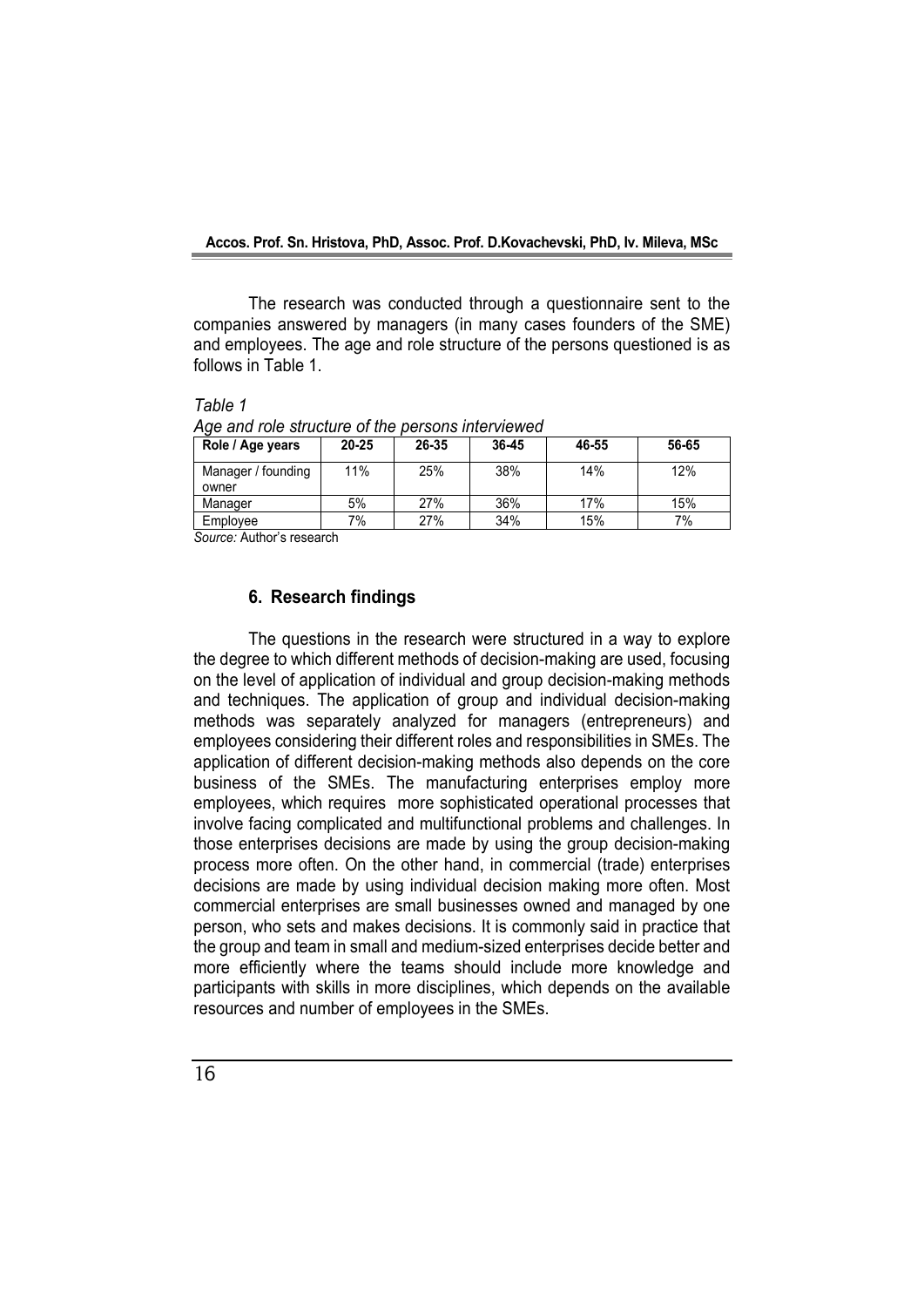### a) Individual decision-making

Regarding the question "Are you making decisions individually?", the results are shown in Table 2. It can be concluded that managers most often make individual decisions according to their expertise, motivation, creativity, dedication to their work and their perception of the business situation. The employees do not decide individually, because they are not pivotal in the work processes and do not hold managerial responsibilities.

### *Table 2*

*Individual decision making*

| Question: Are you making decisions individually? |         |     |  |
|--------------------------------------------------|---------|-----|--|
|                                                  | Answers |     |  |
|                                                  | Yes     | No  |  |
| Employees                                        | 22%     | 78% |  |
| Managers                                         | 85%     | 15% |  |

*Source:* Authors research

### b) Group decision making

Based on the answers to the question "Are you using group decision making?" shown in Table 3, it can be concluded that group decision-making is characteristic for employees, expressed by 75% of the research participants. In contrast, the managers base their decisions less on a group effort which is related to their position, responsibility and attitudes.

### *Table 3*

*Group decision making*

| Question: Are you making group decisions? |         |     |  |
|-------------------------------------------|---------|-----|--|
|                                           | Answers |     |  |
|                                           | Yes     | No  |  |
| Employees                                 | 75%     | 25% |  |
| Managers                                  | 55%     | 45% |  |
| $\sim$ $\sim$ $\sim$                      |         |     |  |

*Source:* Authors research

c) Brainstorming

A group problem solving technique in which managers meet face to face and discuss various alternatives to make the decision. Table 4 shows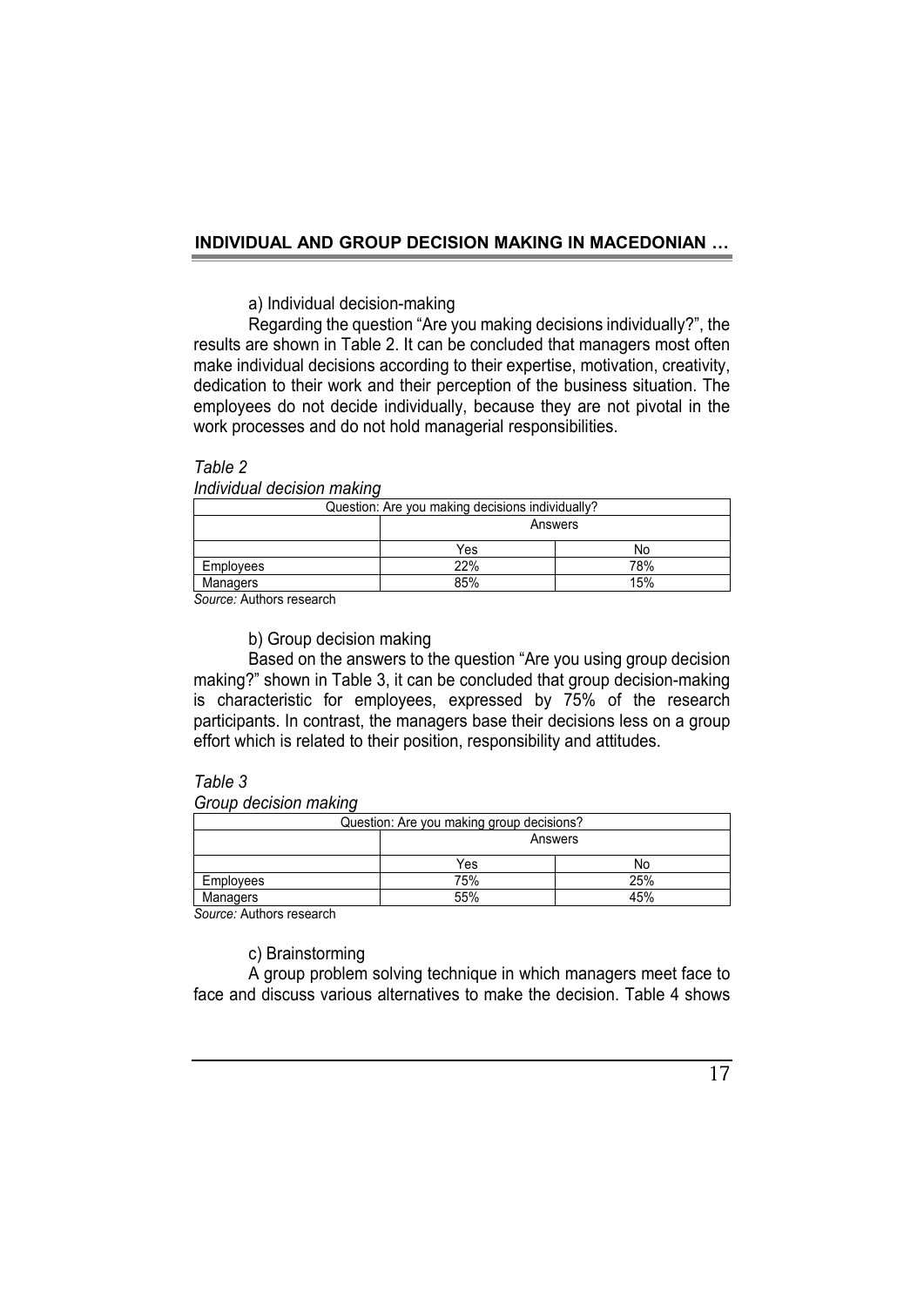the answers to the question "Are you using the brainstorming technique in decision making?"

*Table 4*

*Brainstorming technique in decision making*

| Question: Are you using the brainstorming technique in decision-making? |         |     |
|-------------------------------------------------------------------------|---------|-----|
|                                                                         | Answers |     |
|                                                                         | Yes     | No  |
| Employees                                                               | 55%     | 45% |
| Managers<br>$\sim$ $\sim$                                               | 35%     | 65% |

*Source: Authors research*

Managers meet in face to face meetings to discuss various alternatives for problem solving and decision making in much lower percentage than employees do. 35% of the manager's respondents expressed that they use the brainstorming technique; while 55% of the employees answered that, they use it. Employees have a greater circulation of operational issues and greater need for solving multifunctional problems, for which they require different viewpoints

d) The nominal group decision-making technique is used to avoid blocking of the decision making process, where managers have more time to make decisions.

It is followed by elaboration and evaluation of alternatives and the highest-ranked alternative is selected. Table 5 shows the answers to the question "Are you using the nominal group decision-making technique?" It can be concluded that managers in almost all of the cases use this technique in contrast to the employees.

*Table 5*

*Nominal group decision-making technique*

| Question: Are you using the nominal group decision-making technique? |         |     |
|----------------------------------------------------------------------|---------|-----|
|                                                                      | Answers |     |
|                                                                      | Yes     | No  |
| <b>Employees</b>                                                     | 15%     | 85% |
| <b>Managers</b>                                                      | 95%     | 5%  |
| .                                                                    |         |     |

*Source:* Authors research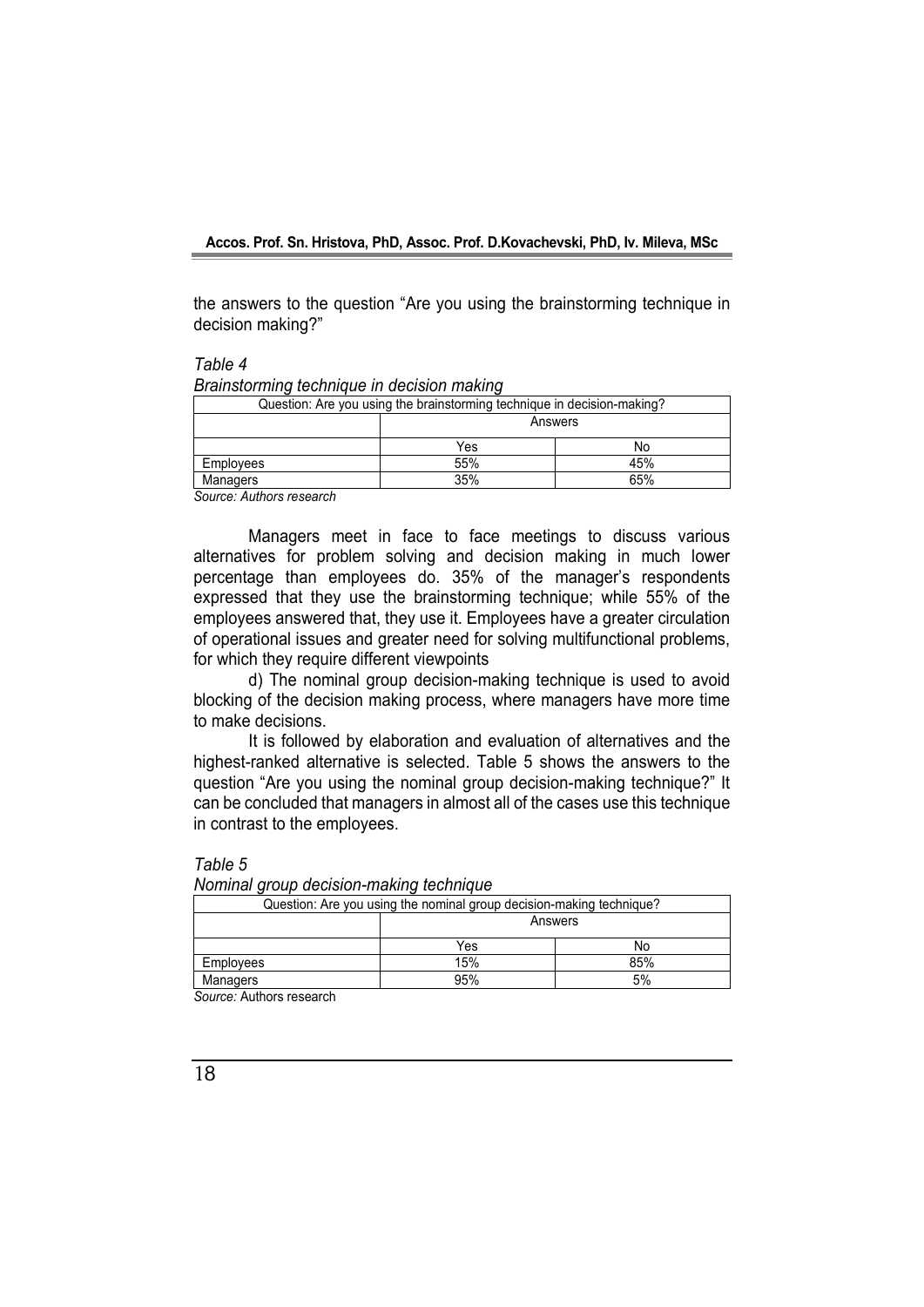e) Delphi technique is used when managers and experts do not meet, but the leader of the discussion informs them via mail about the problem and they respond in writing with analyses, proposals and alternative solutions. Documents are analyzed in the process and consensus is reached.

*Table 6*

|  | Delphi technique |
|--|------------------|
|  |                  |

| Question: Are you using                  |         |     |  |
|------------------------------------------|---------|-----|--|
| the Delphi technique in decision-making? |         |     |  |
|                                          | Answers |     |  |
|                                          | Yes     | No  |  |
| Employees                                | 37%     | 63% |  |
| Managers                                 | 25%     | 75% |  |

*Source:* Authors research

The research shows that the managers and employees do not use the Delphi technique with high intensity, only 25% and 37% respectively.

f) Strategic and operational decisions

Strategic decisions help to determine, change or adapt the business strategy of the enterprise, i.e. its future. The employees, in accordance with their functional and hierarchical responsibilities, are mostly executors and their strategic decision-making role is expressed by only 23% of the respondents, while managers and entrepreneurs with 74% of the respondents answer that they are making the strategic decisions, which makes them the drivers of the strategic processes.

In case of making operational decisions, the situation is slightly different compared to the strategic decisions. Employees are more involved in making operational decisions with 58%, the managers are also involved with 65%. This once again proves that managers in small and medium enterprises are involved in almost all decisions.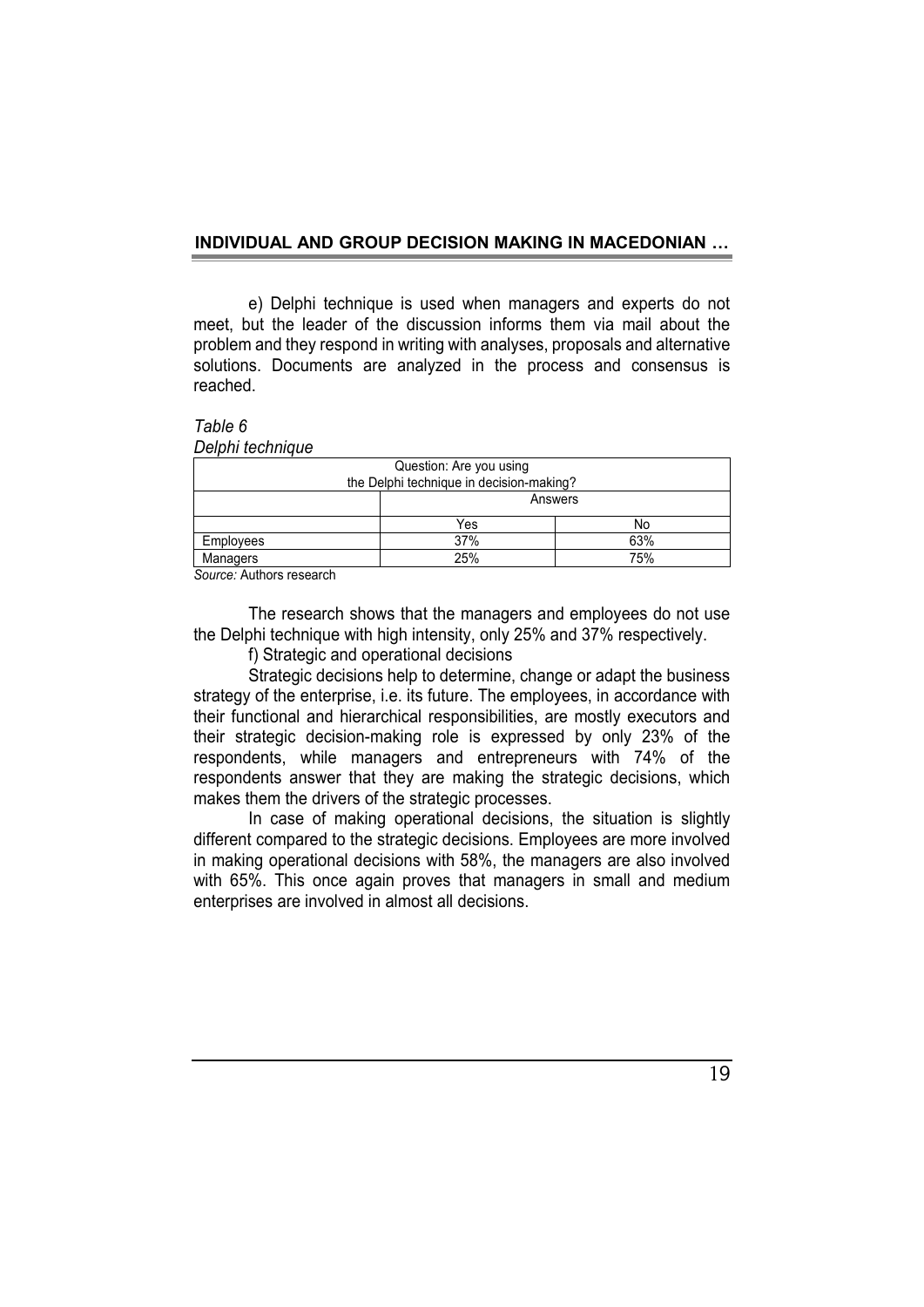### **Conclusions**

Based on the literature review on the theories and decision-making methodologies in business enterprises and the conducted research on the decision-making practices, styles and methods used in selected North Macedonian small and medium enterprises, the following conclusions can be drawn.

The small and medium enterprises in North Macedonia, as far as the decision-making process is concerned, are characterized with key role of the managers and, in many cases, at the same time - founders of the company itself. Most of the decisions they make individually, with low involvement of employees. Personal experience, skills and creativity play major role in the decision-making process. This is especially valid for the strategic decisions, but also in the case of operational decisions, where managers play a significant role.

Regarding the application of different decision-making methodologies and techniques it can be concluded that managers use at a low level the group decision-making techniques like the brainstorming or Delphi, but still, by using the nominal group decision-making technique they take into account the opinion of the employees. Employees, on the other hand, use the brainstorming technique more often, as they have to solve operational issues that involve interdisciplinary and multifunctional problems.

Managers in companies, in majority of the cases, instead of relying on their creativity, energy and experience, should utilize at higher level the knowledge and strategic thinking of the employees when making strategic decisions with long-term effect. As the literature review and available empirical data show that group decision making result in better decisions, managers in the North Macedonian SMEs should focus more on developing skills and ability to apply structured group decision making and empower employees in the strategic decision making.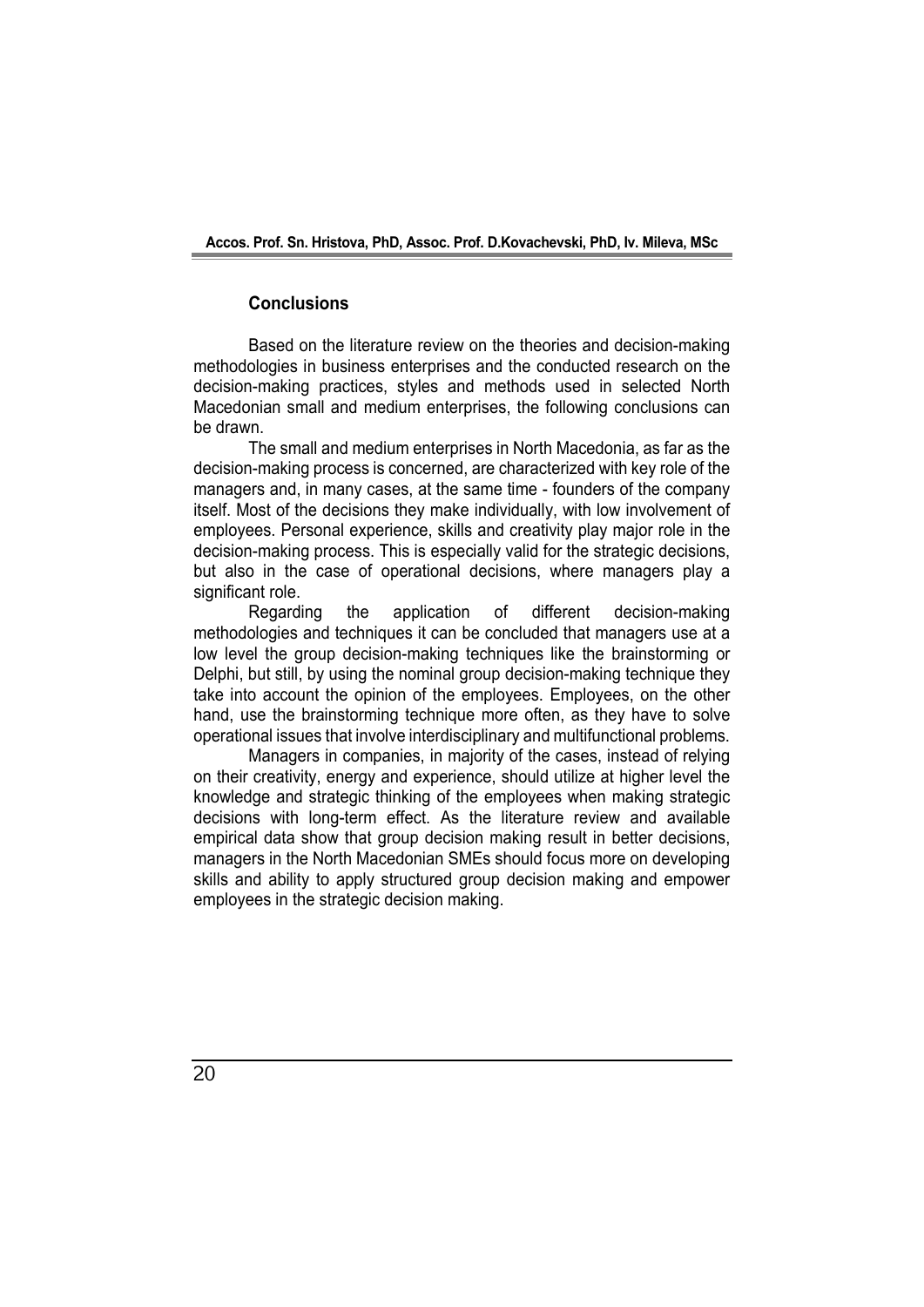### *References*

- Albert, R.S., Runcо, M.A. (1999). *A History of Research on Creativity, in ed. Sternberg, R.J., Handbook of Creativity*. Cambridge, UK: Cambridge University Press
- Anderson, D.R., Sweeney, D.J., Williams, T.A. and Wisniewski, M. (2009). An introduction to management science: Quantitative approaches to decision making. UK: South-Western Learning.
- Bartol, K.M., Martin, D.C. (1998). *Management, 3 rd edition*. New York, NY: McGraw-Hill
- Bojadjiev, M., Kostovski, N., Buldioska, K. (2015). Leadership styles in companies from Republic of Macedonia. *Economic Development, 17*(3), 211-222. Retrieved from https://www.academia.edu/29463767/Leadership\_styles\_in\_compa nies from Republic of Macedonia
- Brannick, M.T. Levine, E.L., Morgeson F.P. (2007). *Job and Work Analysis: Methods, Research and Applications for Human Resource Management, 2<sup>nd</sup> edition*. Newbury Park, CA: Sage Publications Inc.
- Dessler, G. (2007). *Human Resource Management, 11th edition.* Upper Saddle River, NJ: Pearson Prentice-Hall.
- George J.M., Jones G.R. (2008). *Understanding and Managing Organizational Behavior, 5th edition*. Upper Saddle River, NJ: Pearson Prentice-Hall.
- Harrison, E.F. (1987). *The Managerial Decision-making Process, 3 rd edition*. Boston, MA: Houghton Mifflin Company.
- Hartwig, R.T. (2016). 7 Steps to Analyze a Problem The Devil's Advocacy Technique. Retrieved from http://www.ryanhartwig.com/7-steps-toanalyze-a-problem-the-devils-advocacy-technique/
- Kostovski, N., Bojadjiev, M., Buldioska, K. (2015). Leadership Styles and Organizational Culture in Macedonian Companies. *Journal of Sustainable Development, (5)*13, 33-44. Retrieved from http://www.fbe.edu.mk/JoSDv13.pdf
- Kostovski, N., Bojadjiev, M., Lokvenec, H. (2017). Decision Support Systems for New project Development in Fast-Moving Consumer Goods industries. *Annals of the "Constantin Brâncuşi" University of Târgu*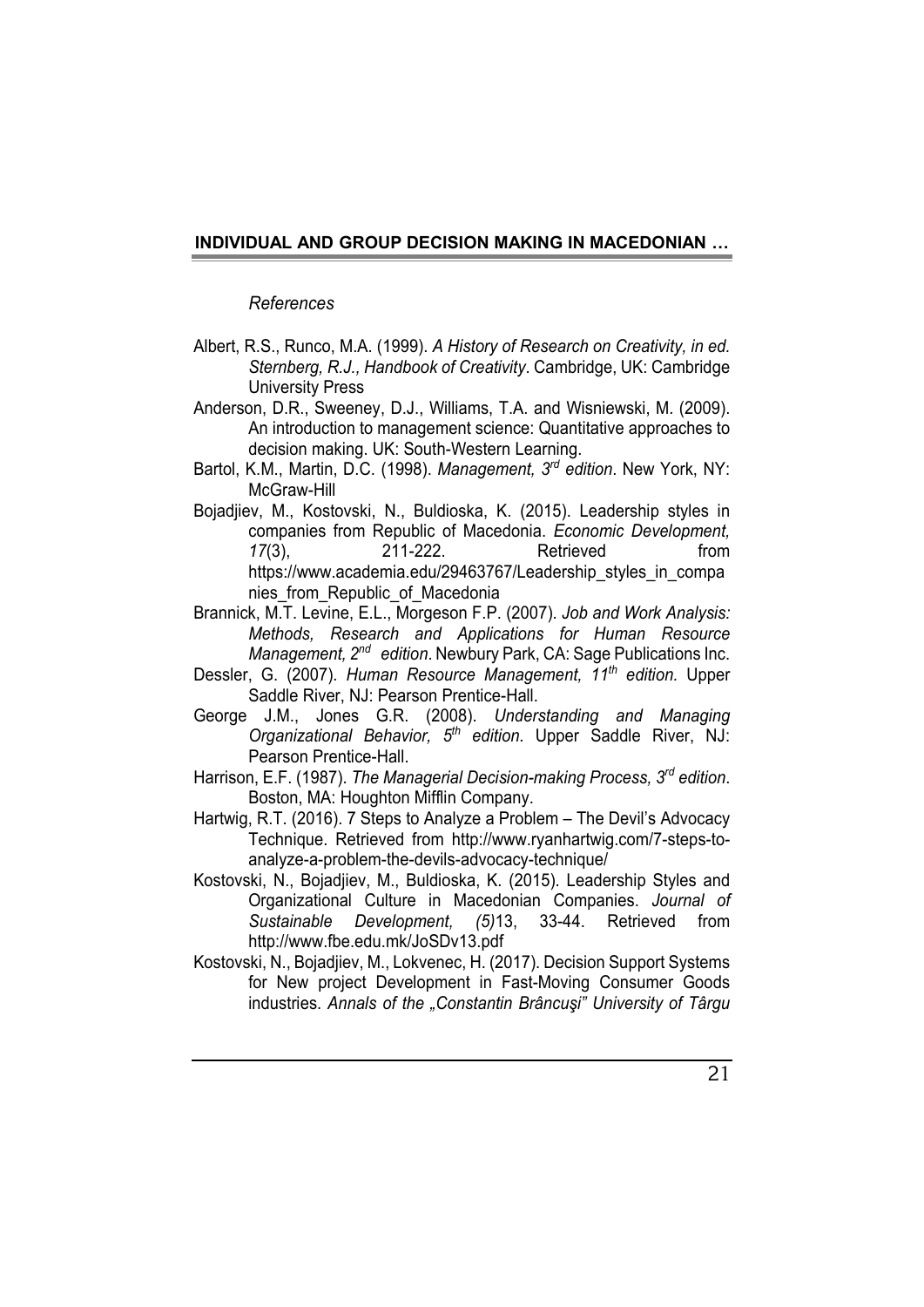*Jiu, Economy Series*, *5*, 4-14. Retrieved from http://www.utgjiu.ro/revista/ec/pdf/2017-05/01\_Ninko.pdf

Levesque, L.C. (2001). *Breakthrough Creativity: Achieving Top Performance Using the Eight Creative Talents*. MV, CA: Davies Black Publishing.

Mendenhall, M.E., Punett, B.J., Ricks, D. (1995). *Global Management*. Cambridge, MA: Blackwell Publishers.

- Michaelsen, L.K.,Watson, W.E., Black, R.H (1989). A Realistic Test of Individual Versus Group Consensus Decision Making. *Journal of Applied Psychology, 74*(5), 834-839. Retrieved from https://www.tblacademie.nl/images/bestanden/30302662 michaelsen\_1989.pdf
- Mullins, L.J. (2005). *Management аnd Organization behavior*, *7 th edition*. Upper Saddle River, NJ: Pearson Prentice-Hall.
- Mumford, A., Gold J. (2004). *Management development Strategies for Action*. London, UK: Chartered Institute of Personnel and Development.
- Resnik, M. (1987). *Choices: An Introduction to Decision Theory*. Minneapolis, MN: University of Minnesota Press.
- Sofijanova, E., Zabijakin C.V. (2013). Employee involvement and organizational performance: evidence from the manufacturing sector in Republic of Macedonia. *Trakia Journal of Sciences, 11*(1), 31-36. Retrieved from http://www.uni-sz.bg
- Stefanovska, P.M., Bojadžijev, M., Mucunski Z. (2015). Da li participativni menadžment stvara zadovoljstvo zaposlenih - Pokazatelji na osnovu istraživanja iz automobilske industrije. *Serbian Journal of Management, 10*(1), 75-88. doi:10.5937/sjm10-7160
- Steinhoff, D., Burgess, J.F. (1993). *Small Business Management Fundamentals, 6th edition.* New York, NY: McGraw-Hill
- Stokes, D., Wilson, N. (2006). *Small Business Management And Entrepreneurship, 5<sup>th</sup> edition*. Boston, MA: Thompson Learning
- Ulrich D., Creelman D. (2006). In Touch with Intangibles. *Workforce Management, 85*(9).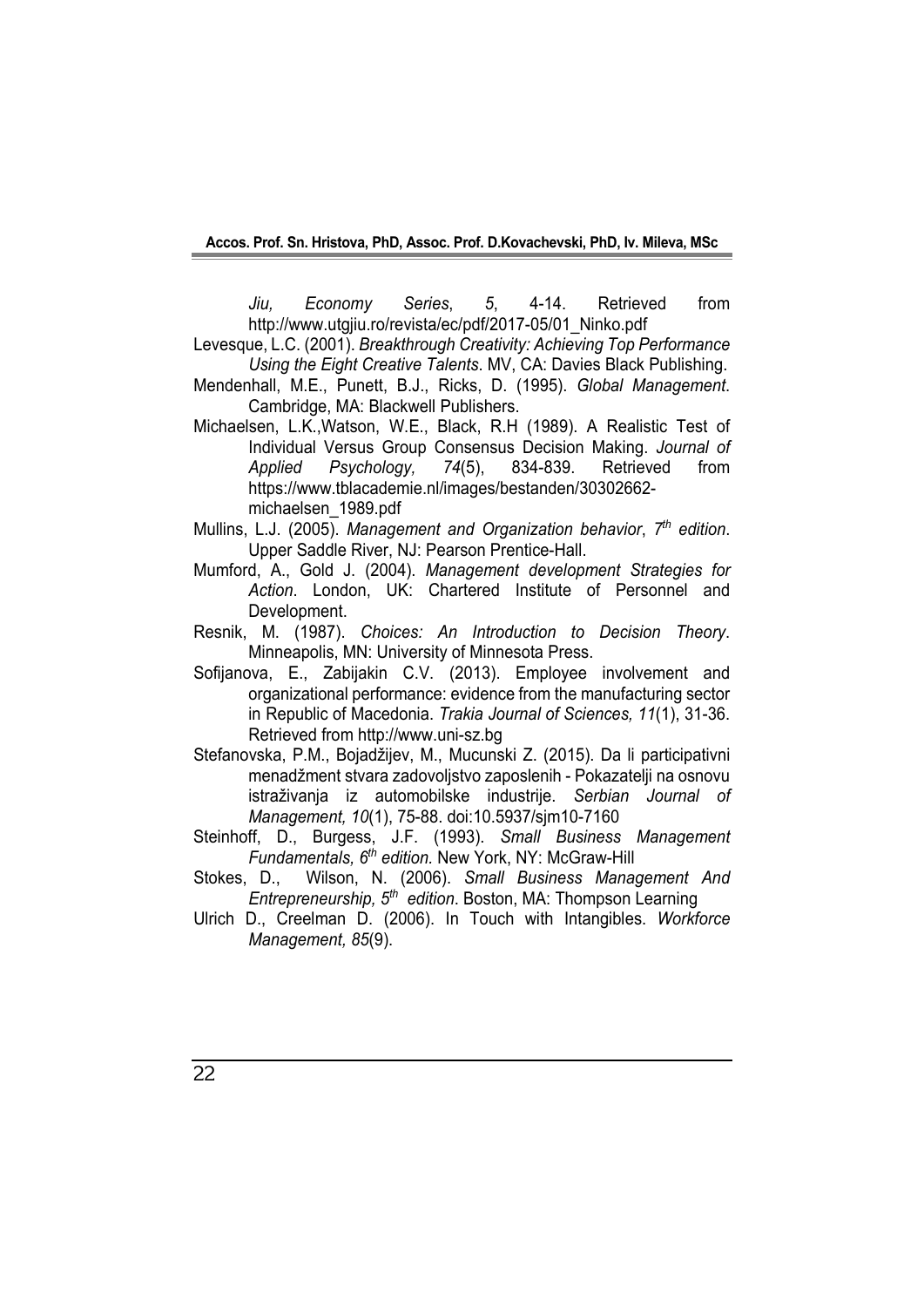# **ISSN 0861 - 6604** BUSINESS HONGGANGUG

8888888888  $\Box$   $\Box$  $\Box$  $\Box$ 

4/2019

**PUBLISHED BY D. A. TSENOV ACADEMY** OF ECONOMICS - SVISHTOV

4/2019

**BUSINESS management**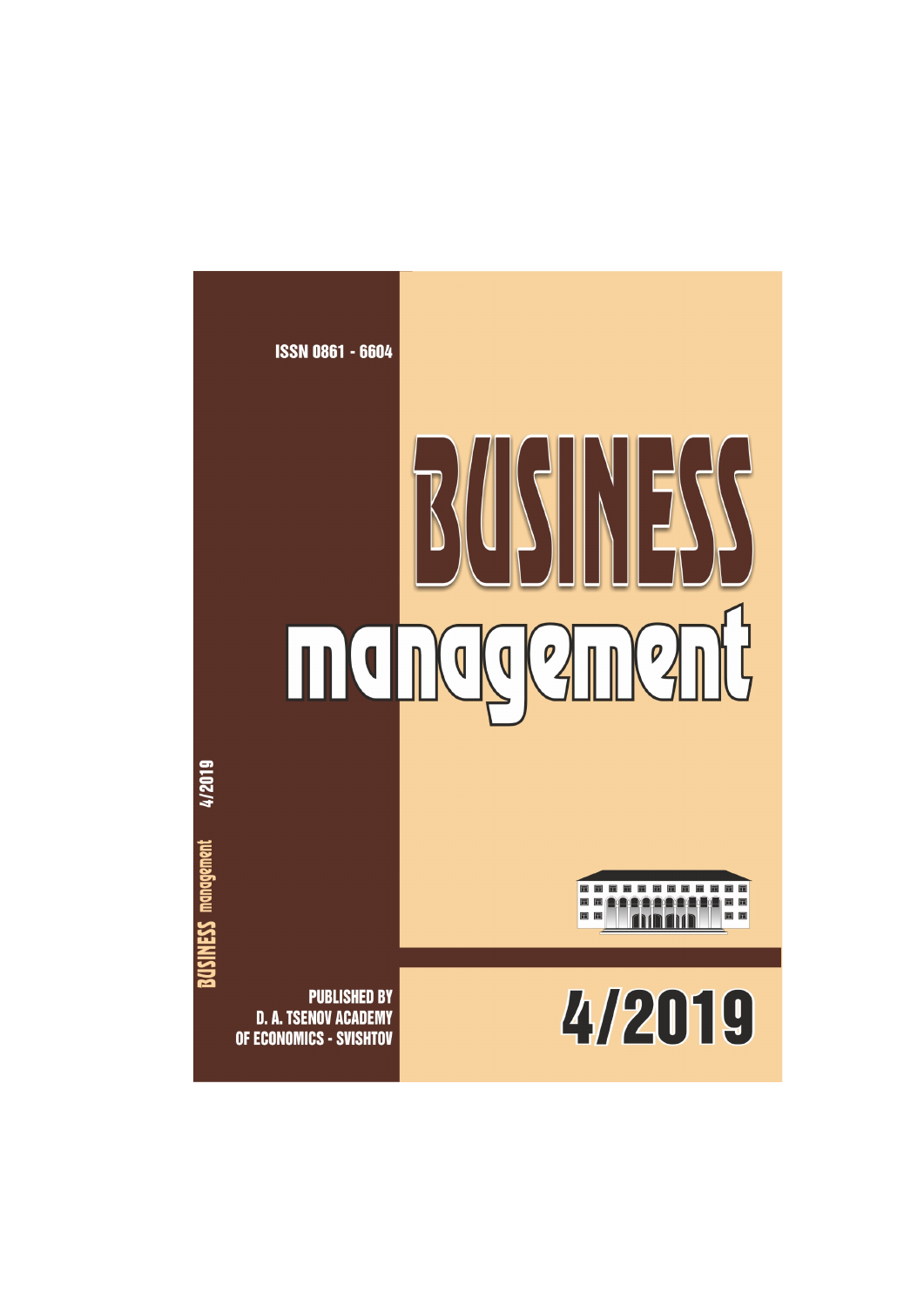### **Editorial board:**

**Krasimir Shishmanov – editor in chief,** Tsenov Academy of Economics, Svishtov Bulgaria

**Nikola Yankov – Co-editor in chief,** Tsenov Academy of Economics, Svishtov Bulgaria

**Ivan Marchevski,** Tsenov Academy of Economics, Svishtov Bulgaria **Irena Emilova,** Tsenov Academy of Economics, Svishtov Bulgaria **Lubcho Varamezov,** Tsenov Academy of Economics, Svishtov Bulgaria **Rumen Erusalimov,** Tsenov Academy of Economics, Svishtov Bulgaria **Silviya Kostova,** Tsenov Academy of Economics, Svishtov Bulgaria

### **International editorial board**

**Alexandru Nedelea** – Stefan cel Mare University of Suceava, Romania **Dmitry Vladimirovich Chistov -** Financial University under the Government of the Russian Federation, Moskow, Russia **Ioana Panagoret -** Valahia University of Targoviste, Alexandria, Romania **Jan Tadeusz Duda –** AGH, Krakow, Poland **Mohsen Mahmoud El Batran** – Cairo University, Cairo, Egypt **Nataliya Borisovna Golovanova -** Technological University Moscow , Moscow Russia **Tadija Djukic –** University of Nish, Nish, Serbia **Tatiana Viktorovna Orehova** – *Donetsk* National *University*, Ukraine **Yoto Yotov -** Drexel University, Philadelphia, USA **Viktor Chuzhykov -** Kyiv National Economic University named after Vadym Hetman, Kyiv, Ukraine

Proofreader – Anka Taneva English translation – senior lecturer Zvetana Shenkova, senior lecturer Daniela Stoilova, senior lecturer Ivanka Borisova Russian translation - senior lecturer Irina Ivanova Technical secretary – Assist. Prof. Zhivka Tananeeva

### *In 2019, the printing of the journal will be funded with a grand from the Scientific Research Fund, Contract KP-06-NP/36 by the competition Bulgarian Scientific Periodicals - 2018.*

Submitted for publishinq on 28.11.2019, published on 05.12.2019, format 70x100/16, total print 100

© D. A. Tsenov Academy of Economics, Svishtov,

- 2 Emanuil Chakarov Str, telephone number: +359 631 66298
- © Tsenov Academic Publishing House, Svishtov, 24 Gradevo str.